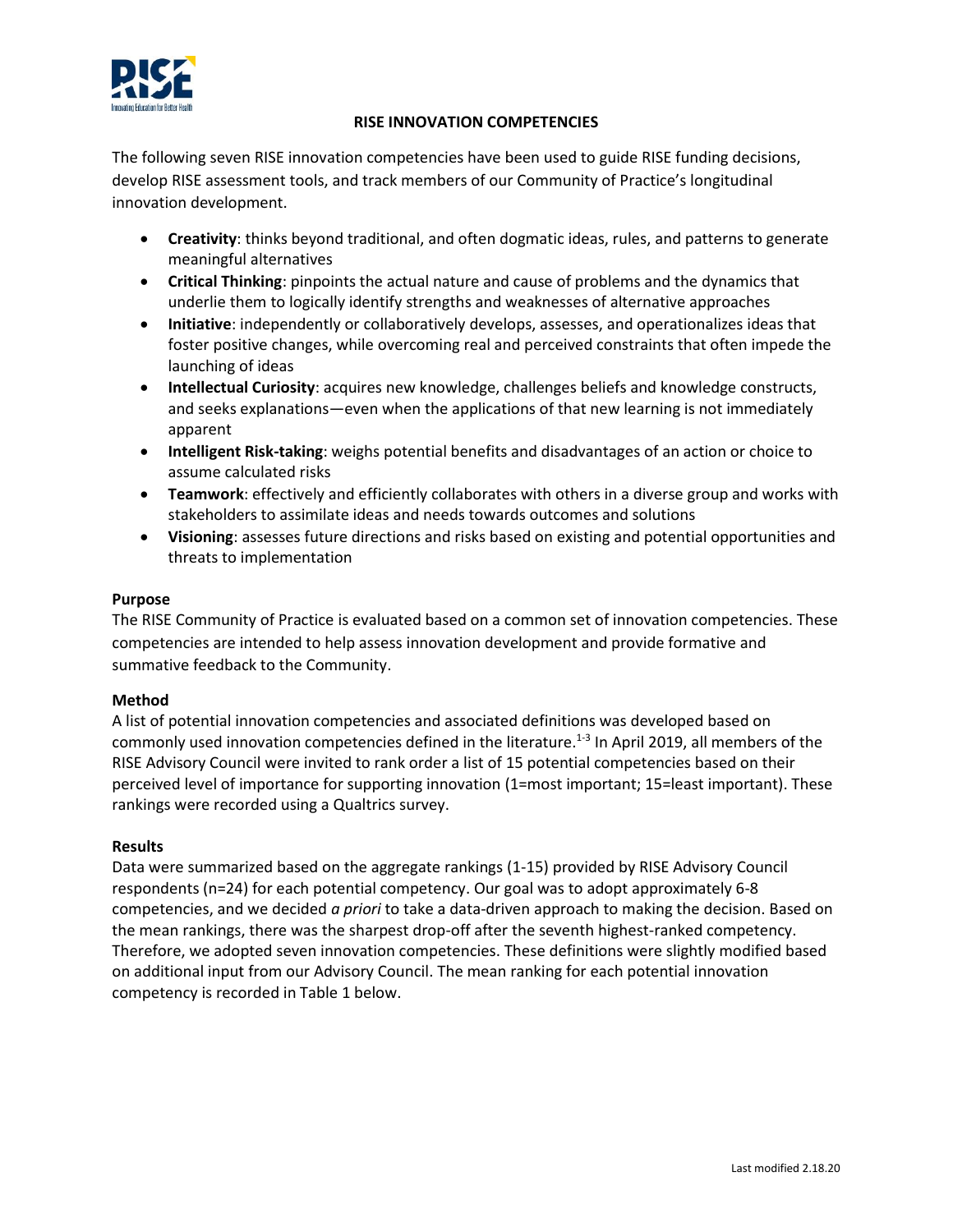

# Table 1. Potential Innovation Competencies Aggregate Mean Rankings

| <b>INNOVATION COMPETENCY</b>                                                                   | <b>MEAN</b> | <b>SD</b> |
|------------------------------------------------------------------------------------------------|-------------|-----------|
| Creativity: the ability to think beyond traditional ideas, rules, and patterns to generate     |             |           |
| meaningful alternatives.                                                                       | 3.63        | 3.29      |
| Initiative: the ability to independently develop, assess, and operationalize ideas that foster |             |           |
| positive changes, while overcoming real and perceived constraints that often impede the        |             |           |
| launching of ideas.                                                                            | 4.67        | 3.12      |
| Visioning: the ability to assess future directions and risks based on existing and potential   |             |           |
| opportunities and threats to implementation.                                                   | 6.29        | 3.92      |
| Intelligent Risk-Taking: the ability to weigh potential benefits and disadvantages of          |             |           |
| exercising one's choice or action to assume calculated risks.                                  | 6.42        | 3.34      |
| Intellectual Curiosity: the desire to acquire new knowledge, challenge beliefs and             |             |           |
| knowledge constructs, and to seek explanations for things—even when the applications of        |             |           |
| that new learning is not immediately apparent.                                                 | 6.50        | 4.31      |
| Critical Thinking: the ability to pinpoint the actual nature and cause of problems and the     |             |           |
| dynamics that underlie them to logically identify strengths and weaknesses of different        |             |           |
| approaches.                                                                                    | 7.08        | 4.15      |
| Teamwork: the ability to effectively and efficiently collaborate with others in a diverse      |             |           |
| group and work with various stakeholders to assimilate ideas and needs towards outcomes        |             |           |
| and solutions.                                                                                 | 7.67        | 3.57      |
| Effective Communication: the ability to provide regular, consistent, efficient, and            |             |           |
| meaningful information; listen carefully to others and ensure message is understood; and       |             |           |
| tailor messaging to different audiences as appropriate.                                        | 9.04        | 3.46      |
| Nonconformity: the inclination to challenge the status quo (existing structures, constraints   |             |           |
| and assumptions) in order to set ambitious goals that challenge established practices-         |             |           |
| especially when tradition impedes improvements.                                                | 9.08        | 4.84      |
| Enterprising: the ability to initiate and leverage available resources to further a goal.      | 9.13        | 3.59      |
| Networking: the ability to identify and engage internal and external stakeholders in           |             |           |
| common interest or goal.                                                                       | 9.33        | 2.90      |
| Leadership: the ability to motivate or persuade others to act to achieve a goal by             |             |           |
| communicating a vision, committing to the cause of the organization and inspiring trust.       | 9.46        | 4.16      |
| Perceptiveness: the ability to recognize situational forces that promote and inhibit change.   | 9.67        | 4.34      |
| Flexibility: the willingness to change or compromise according to the situation and/or         |             |           |
| presentation of new information.                                                               | 9.75        | 3.73      |
| Positive Self-Efficacy: the trust and expressed confidence in one's abilities, talents, and    |             |           |
| judgement that s/he is capable of achieving a certain outcome.                                 | 12.29       | 4.02      |

## **References**

1. Marin-Garcia, J.A., Andres, M.A.A., Atares-Huerta, L., Aznar-Mas, L.E., Garcia-Carbonell, A., González-Ladrón-de-Guevara, F. and Watts, F. (2016), "*Proposal of a framework for innovation competencies development and assessment (FINCODA)*", Working Papers on Operations Management, Vol. 7 No. 2, pp. 119-126